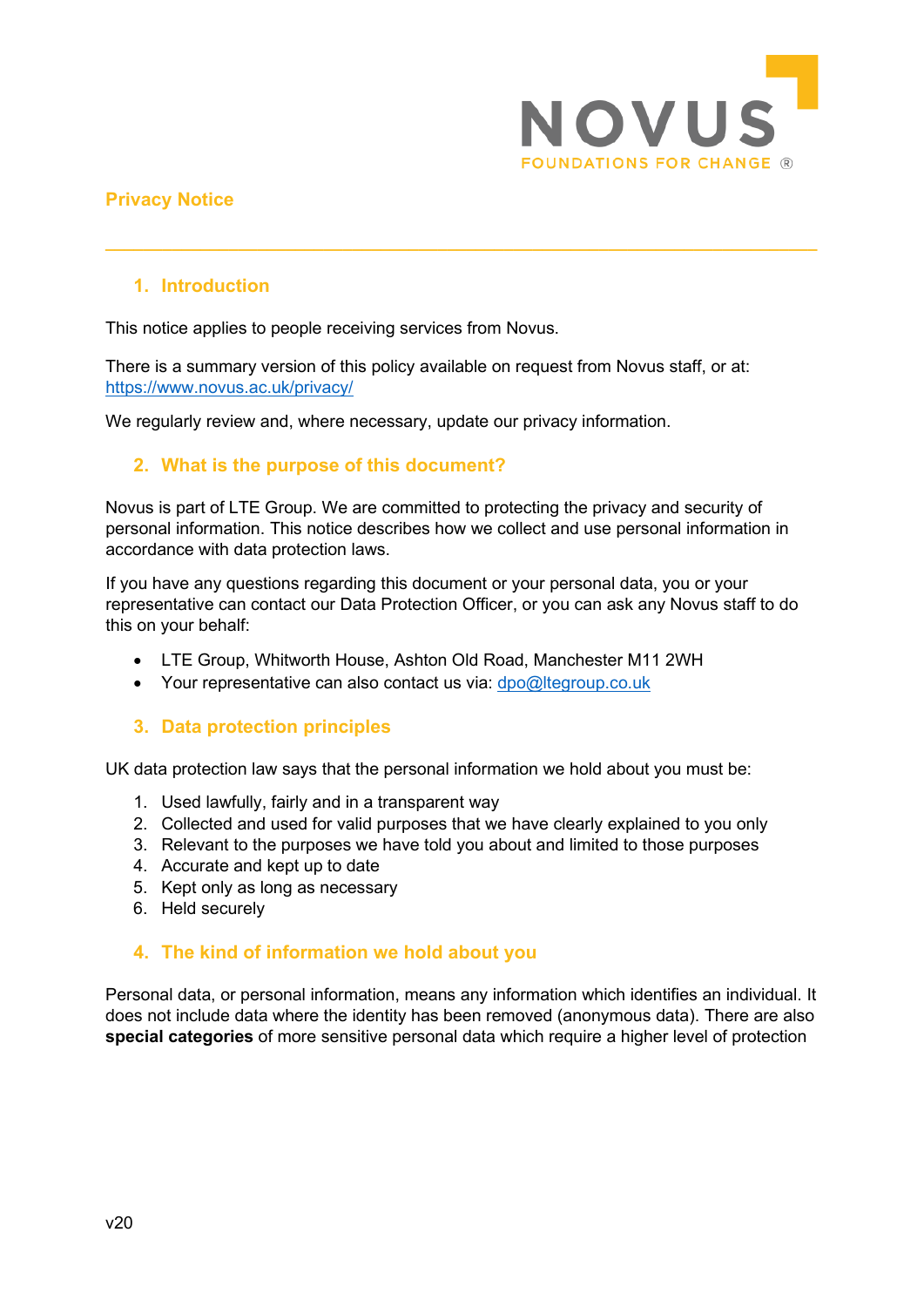

#### **The categories of personal information that we may collect include:**

- Name, age, gender
- Prison management information and prison number
- Employment/education information/history (where relevant)
- Photography and video of you/your work
- Photograph to be used for exams, e.g., CSCS card (where relevant)
- Contact details (where relevant)
- Parent or guardian contact information (for Young People)

We may also collect, store and use the following "**special categories**" of more sensitive personal information:

- Health, including any medical conditions, injuries or learning difficulty and disability status
- Ethnicity/nationality

#### **5. How is your personal information collected?**

We typically collect personal information through the information you provide to us during the induction process. We may collect additional information during your time with Novus.

#### **6. How we use information about you**

#### **We may use your personal information to:**

- let you access Novus services
- comply with health and safety rules
- monitor equal opportunities
- undertake audits
- process any complaints you may make
- protect you in an emergency
- research and plan within Novus and LTE Group

#### **Our lawful bases for processing your data are:**

- Performing a task (education) in the *public interest*
- *We have a contractual or legal obligation*
- *We have a legitimate interest*
- We have your *consent*

#### **7. If information is not provided**

If you do not provide personal information, we may not be able to provide you with access to our services, or we may be prevented from complying with our *legal or contractual obligations*.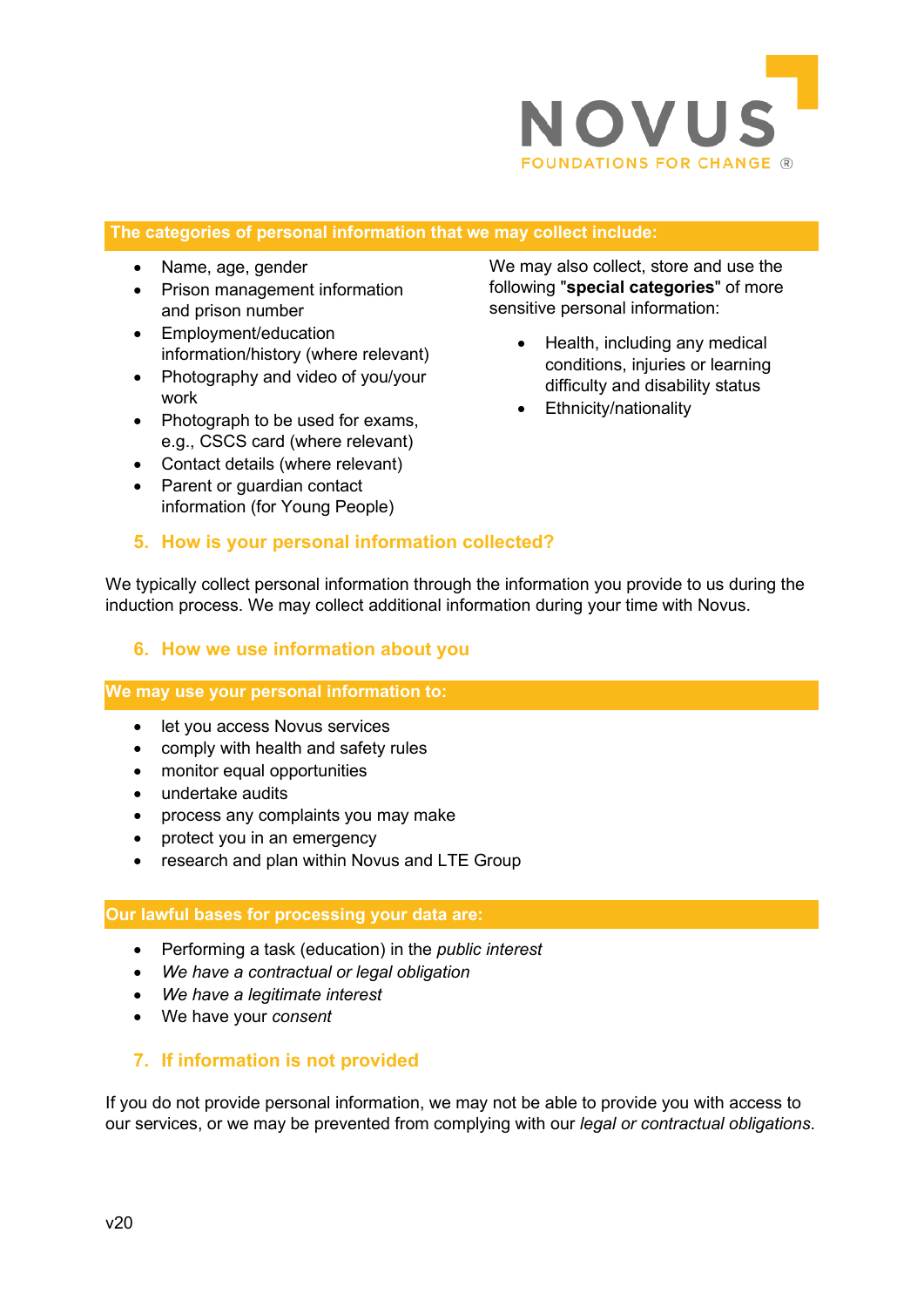

# **8. Automated decision-making**

Automated decision-making takes place when an electronic system uses personal information to make a decision without human intervention. We do not intend to take any decisions about you in this way. We will notify you in writing if this changes.

# **9. Data Sharing**

We may share your personal information with third parties, such as the custodial operator, awarding organisations, employers, and other learning/education providers. A full register of who we share your personal data with and why is available on request from the DPO. We may also have to disclose your personal information by law, or to comply with the law, if an Authority asks us.

All third parties are required to take appropriate security measures to protect your personal information. We only allow them to process your personal information for specific purposes. They must do this in accordance with our instructions.

# **10.Photography and Videography**

Photographs and videos are sometimes taken at Novus programmes or events. We do this to help showcase the work we do as an education provider and to support our learning programmes. We will always obtain your *consent* before taking and using such images.

# **11.Data Security**

We have measures in place to help protect your information. We limit access to the information. Only authorised parties who have a legitimate need to know can access it.

We have procedures to deal with any suspected security breach. We will notify you of a suspected breach where we are legally required to do so.

# **12.How long will you use my information for?**

We will only retain your personal information for as long as needed. We have a **Data Retention Schedule** which outlines how long we keep information. This is available on request by contacting our DPO, using the details in [Section 2.](#page-0-0)